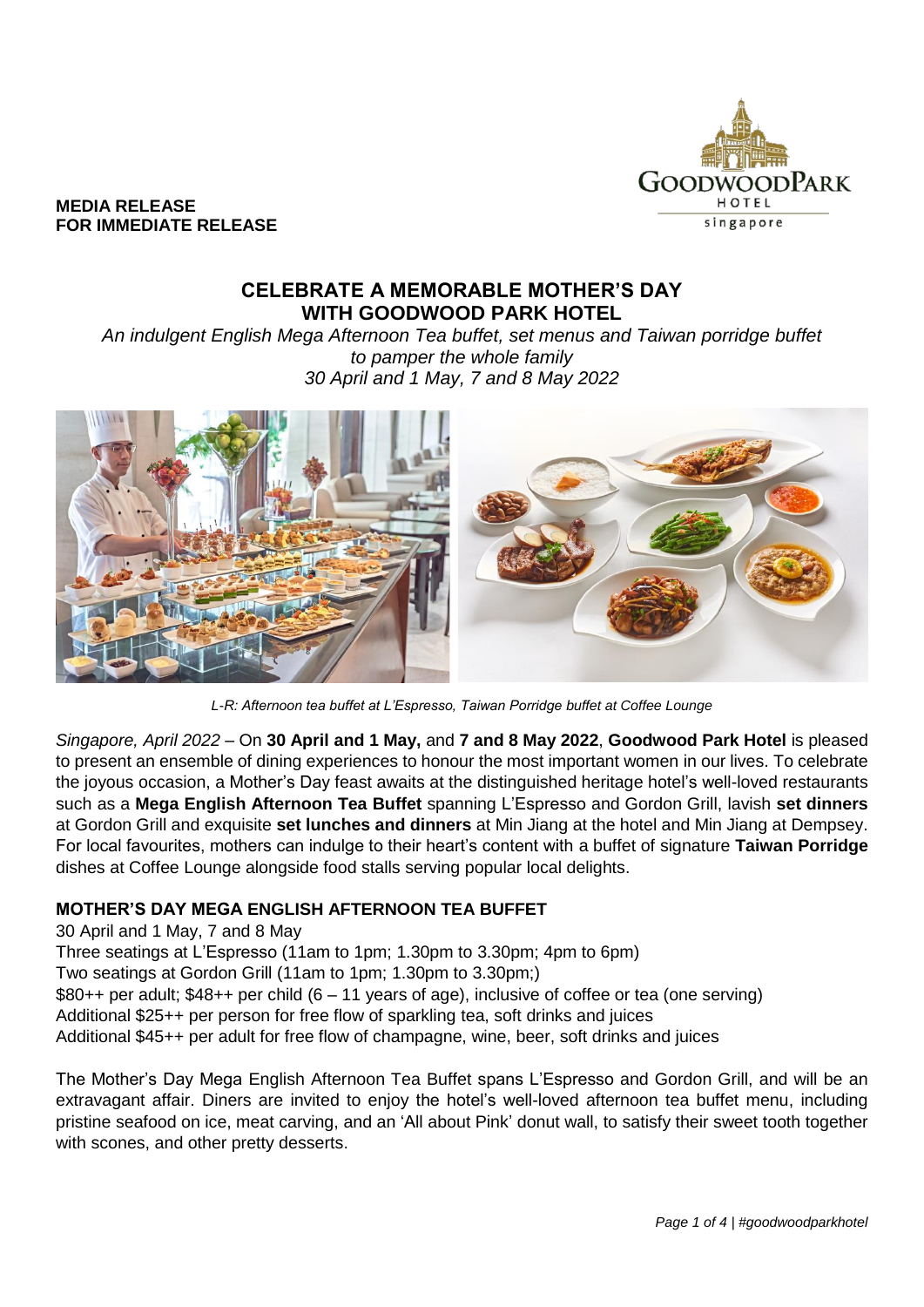## **SET DINNER AT GORDON GRILL**

30 April and 1 May, 7 and 8 May \$98++ per person for 4-course dinner; \$128++ per person for 5-course dinner (minimum 2 persons to dine)

The lavish and inviting Gordon Grill is an elegant destination to wine and dine Mum. For a night to remember, choose from 4 or 5-course dinners featuring top notch Continental cuisine with a modern touch – with the latter comprising a decadent seafood platter that is ideal for sharing.

# **SET LUNCH AND DINNER AT MIN JIANG AND MIN JIANG AT DEMPSEY**

30 April and 1 May, 7 and 8 May \$78++, \$98++, \$128++ per person for lunch; \$98++, \$128++ per person for dinner (inclusive of a 750ml bottle of sparkling tea, for a table of minimum 8 persons)

Showcasing Cantonese and Sichuan cuisine in sophisticated contemporary chinoiserie surrounds, Min Jiang and Min Jiang at Dempsey will also offer delectable sets – a 6-course dinner for the former, and 6-course lunch as well as a 7-course dinner for the latter, perfect for feasting pleasure on this joyous occasion. The sets come with complimentary longevity buns.

# **TAIWAN PORRIDGE BUFFET AND LOCAL FOOD STALLS AT COFFEE LOUNGE**

30 April and 1 May, 7 and 8 May

\$48.80++ per adult; \$28.80++ per child (6 – 11 years of age) for both lunch and dinner, complimentary 750ml bottle of sparkling tea for minimum 4 adults dining on this Mother's Day menu Additional \$28++ per person to enjoy eat-all-you-can desserts from the dessert room (lunch only)

Coffee Lounge is the ideal location for bonding with Mum with its impressive variety of comforting savoury dishes from the signature Taiwan Porridge buffet. To create an even more memorable Mother's Day celebration, several pop-up stalls will be set up to serve well-loved local favourites such as Nyonya Kueh, Assorted Satays, Laksa, and Pandan Waffle.

# **CHILDREN'S CORNER AND PHOTOBOOTH**

7 and 8 May 2022, 11am to 6pm for the bouncy castle, 12pm to 5pm for the photobooth, subject to prevailing safe management measures

Little ones will be entertained at the Bouncy Castle, while the whole family can also capture picture-perfect memories at the complimentary photobooth.



## **MOTHER'S DAY STAYCATION**

Make it an unforgettable weekend for Mum with a well-deserved staycation in the hotel's beautifully appointed [Poolside Suite.](https://www.goodwoodparkhotel.com/accommodation/poolside-suite)

## **Mother's Day Special**

Rate: \$580++ per Poolside Suite per night (occupancy at maximum 2 adults, 1 child) Guests will enjoy a complimentary buffet breakfast for 2 at Coffee Lounge and Mother's Day Mega English Afternoon Tea Buffet for 2 at L'Espresso or Gordon Grill.

➢ Book Period: Now to 4 May 2022

Stay Period: 6 to 9 May 2022

For room reservations, guests can book online at <https://www.goodwoodparkhotel.com/promotions/mother-s-day-special>, call 6730 1811, or email [rmresv@goodwoodparkhotel.com.](mailto:rmresv@goodwoodparkhotel.com)

Staycation packages terms and conditions apply.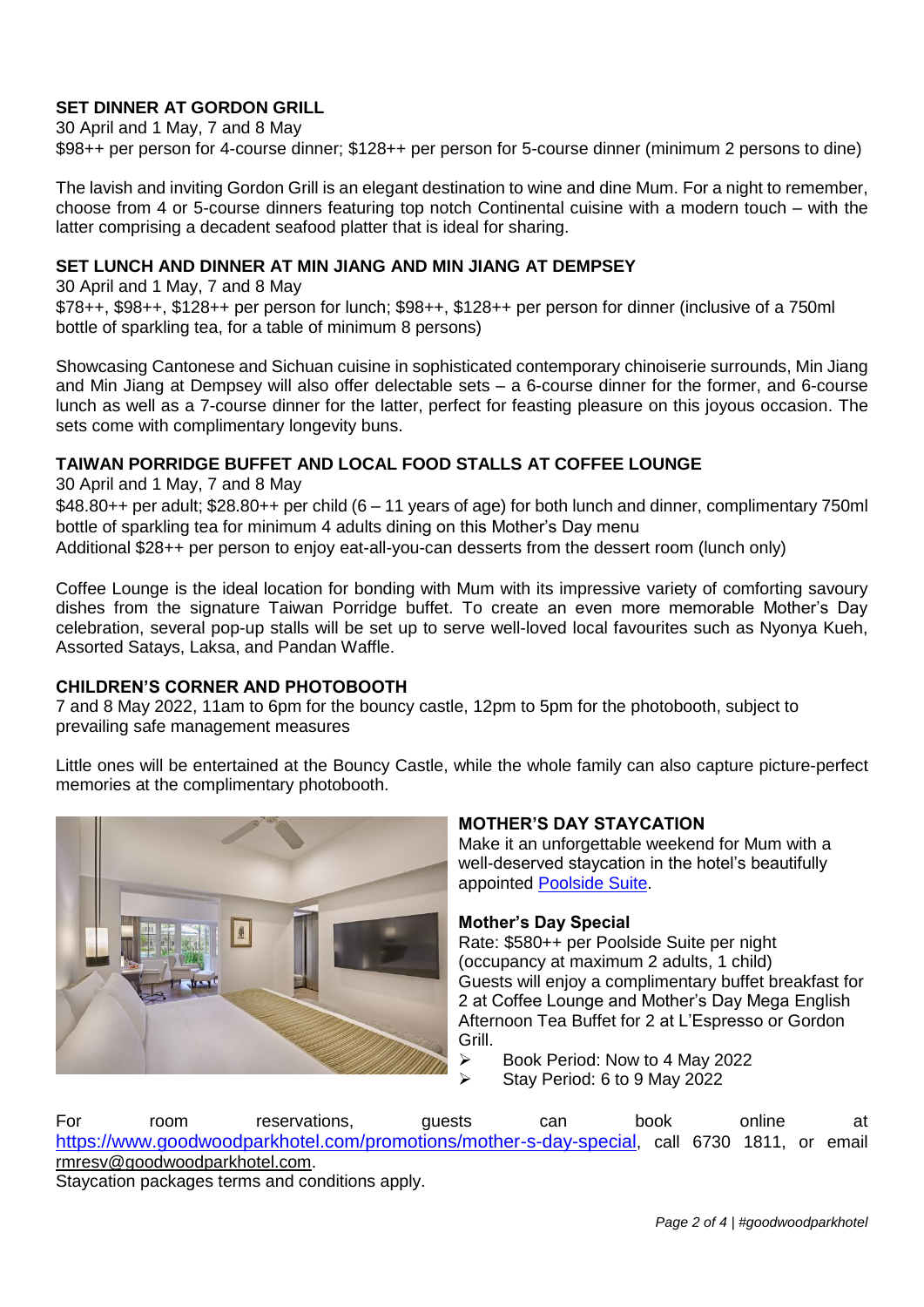*Note: Prices stated are subject to 10% service charge and GST for dine-in or room stays, or indicated as 'nett' for takeaway (inclusive of GST). Digital images of food and interior, as well as full menus are available upon request. All information is correct at time of release.* 

For media enquiries and assistance, please contact:

**Sixth Sense PR** Chantel Chua, PR Associate Tel: 6423 0096 Email: [chantel@sixthsense.com.sg](mailto:chantel@sixthsense.com.sg)

**Goodwood Park Hotel**

Justina Loh, Director of Marketing Communications Tel: 6730 1715 Email: [justina.loh@goodwoodparkhotel.com](mailto:justina.loh@goodwoodparkhotel.com)

Noelle Tan, Consultant Tel: 6423 0096 Email: [noelle@sixthsense.com.sg](mailto:noelle@sixthsense.com.sg)

Stella Chiang, Assistant Marketing Communications Manager Tel: 6730 1885 Email: [stella.chiang@goodwoodparkhotel.com](mailto:stella.chiang@goodwoodparkhotel.com)

Sean Soh, Marketing Communications Executive Tel: 6730 1830 Email: [sean.soh@goodwoodparkhotel.com](mailto:sean.soh@goodwoodparkhotel.com)

### **GENERAL INFORMATION ON GOODWOOD PARK HOTEL**

| <b>Address</b>  | Goodwood Park Hotel, 22 Scotts Road, Singapore 228221 |
|-----------------|-------------------------------------------------------|
| <b>Mainline</b> | (65) 6737 7411                                        |
| Website         | www.goodwoodparkhotel.com                             |
| <b>Facebook</b> | facebook.com/GoodwoodParkHotel                        |
| Instagram       | @goodwoodparkhotelsg                                  |
| Hashtag         | #goodwoodparkhotel                                    |
| LinkedIn        | https://www.linkedin.com/company/goodwood-park-hotel  |

#### **Summary**

An icon on Scotts Road, Goodwood Park Hotel is housed in a uniquely designed building that dates back to 1900. Regarded as a distinguished institution in hospitality circles, the Hotel is also one of the most reputable pioneers of the tourism industry. Much of her original beauty has been faithfully restored and her majestic air artfully accentuated with fluted columns, delicate woodworks, decorative plasterwork and graceful archways. Through the years, she has gained recognition for her exquisite elegance, legendary charm and tradition of excellence, with her Grand Tower gazetted a national monument in 1989. The Hotel has five distinctive restaurants, each providing a unique dining experience, along with a deli, a bar, two outdoor swimming pools and a fitness centre. Committed to ensuring a safe and clean environment for all, the Hotel has been certified as a SG Clean establishment by the Singapore Government, where hygiene and sanitation measures have been inspected and endorsed by appointed assessors.

#### **FACT SHEET – L'ESPRESSO**

| <b>Address</b>             | Goodwood Park Hotel, 22 Scotts Road, Singapore 228221 |
|----------------------------|-------------------------------------------------------|
| <b>Reservations Tel</b>    | (65) 6730 1743                                        |
| Email                      | lespresso@goodwoodparkhotel.com                       |
| <b>Online reservations</b> | www.goodwoodparkhotel.com/dining                      |

#### **Summary**

Since its establishment in 1968, L'Espresso has earned a reputation as the destination for elegant teatime pursuits. In particular, the English Afternoon Tea – available daily at this cosy restaurant – is the main attraction with a dazzling assortment of dainty sandwiches, salads, savouries, pastries, desserts and traditional English scones.

### **FACT SHEET – GORDON GRILL**

| <b>Address</b>             | Goodwood Park Hotel, 22 Scotts Road, Singapore 228221 |
|----------------------------|-------------------------------------------------------|
| <b>Reservations Tel</b>    | (65) 6730 1744                                        |
| Email                      | gordon grill@goodwoodparkhotel.com                    |
| <b>Online reservations</b> | www.goodwoodparkhotel.com/dining                      |